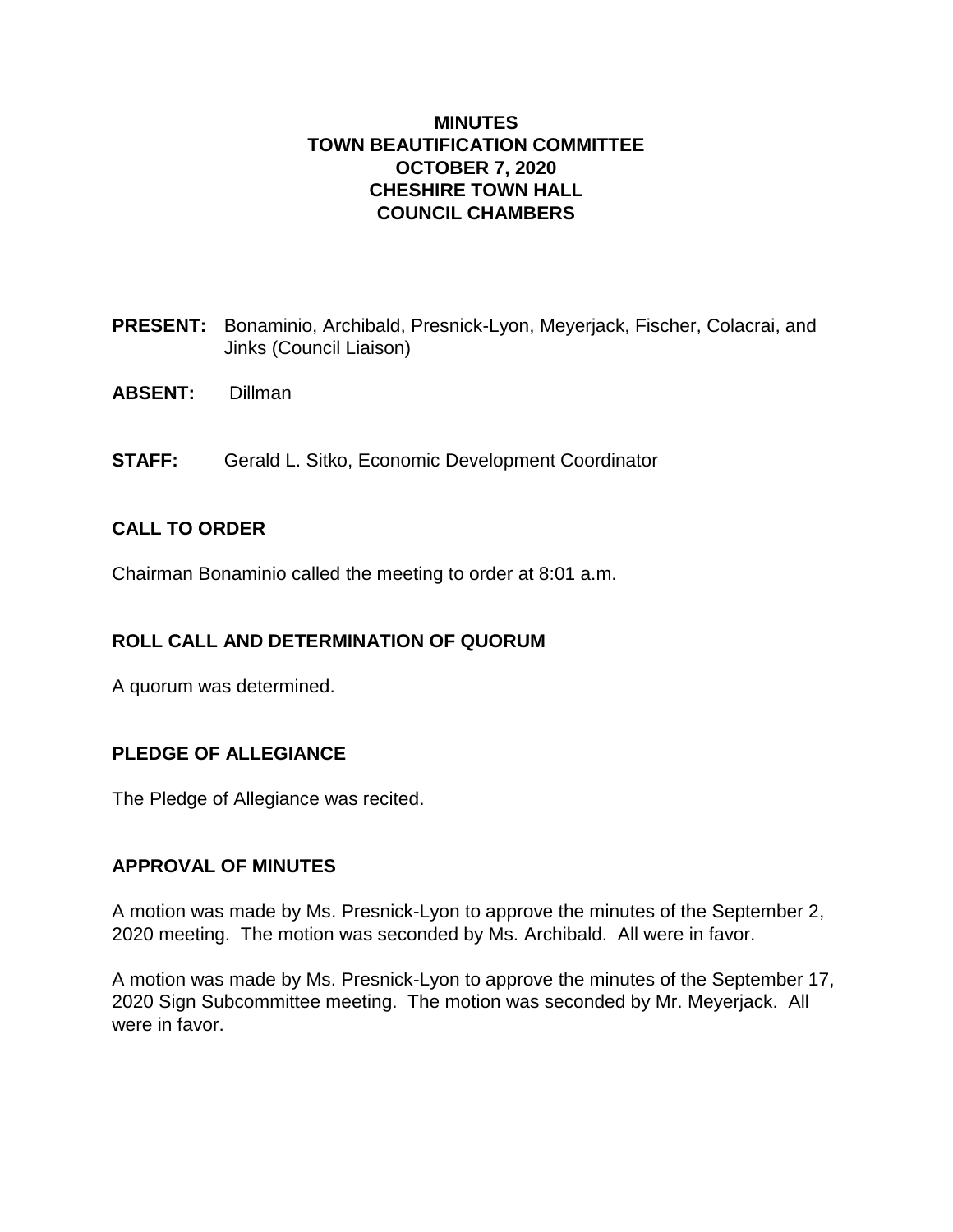### **Town Beautification Committee (10/07/2020) 2**

Mr. Sitko commented on the new sign at the Fire Department and said it was being funded by the John G. Martin Foundation. Mr. Bonaminio said the area around the sign would need some landscaping and he would be happy to help.

### **COMMUNICATIONS**

There were no communications.

#### **BUSINESS**

#### **Site Plan Review**

### **a. Counterweight Brewing Company LLC – 7 Diana Court**

Aron Schumacher of Milone & MacBroom explained the plans for the new brewery. He began by telling the committee that a new building will be erected adjacent to the one currently on the site. The buildings would be connected by a plaza with a glass enclosure. The new building will be 20,000 sq. ft. on 3.45 acres. There will also be an outdoor seating area between the buildings. The first floor will consist of a brewing area and the second floor will have a mezzanine with tasting area overlooking the brewing area. Mr. Schumacher went on to say that some of the plantings are restricted because of a gas easement. The plantings selected are: European Hornbeam, Green Lustre Japanese Holly, and American Elm. Lower type plantings include various types of grasses and Coneflower. Mr. Schumacher said that the application was before the Planning and Zoning Commission for approval.

A motion was made by Ms. Presnick-Lyon to accept the plan as presented. The motion was seconded by Ms. Archibald. All were in favor.

Mr. Sitko stated that another brewery, on Commerce Court is in the works.

#### **Planters**

Mr. Sitko told the committee that the damaged planter on West Main Street was replaced. He also said he spoke with Abilities Without Boundaries watering. He said they water twice a week. Ms. Archibald said she goes out to water once a week, usually over the weekend. Ms. Archibald also stated that the chrysanthemums in the planters look good and are beginning to bloom.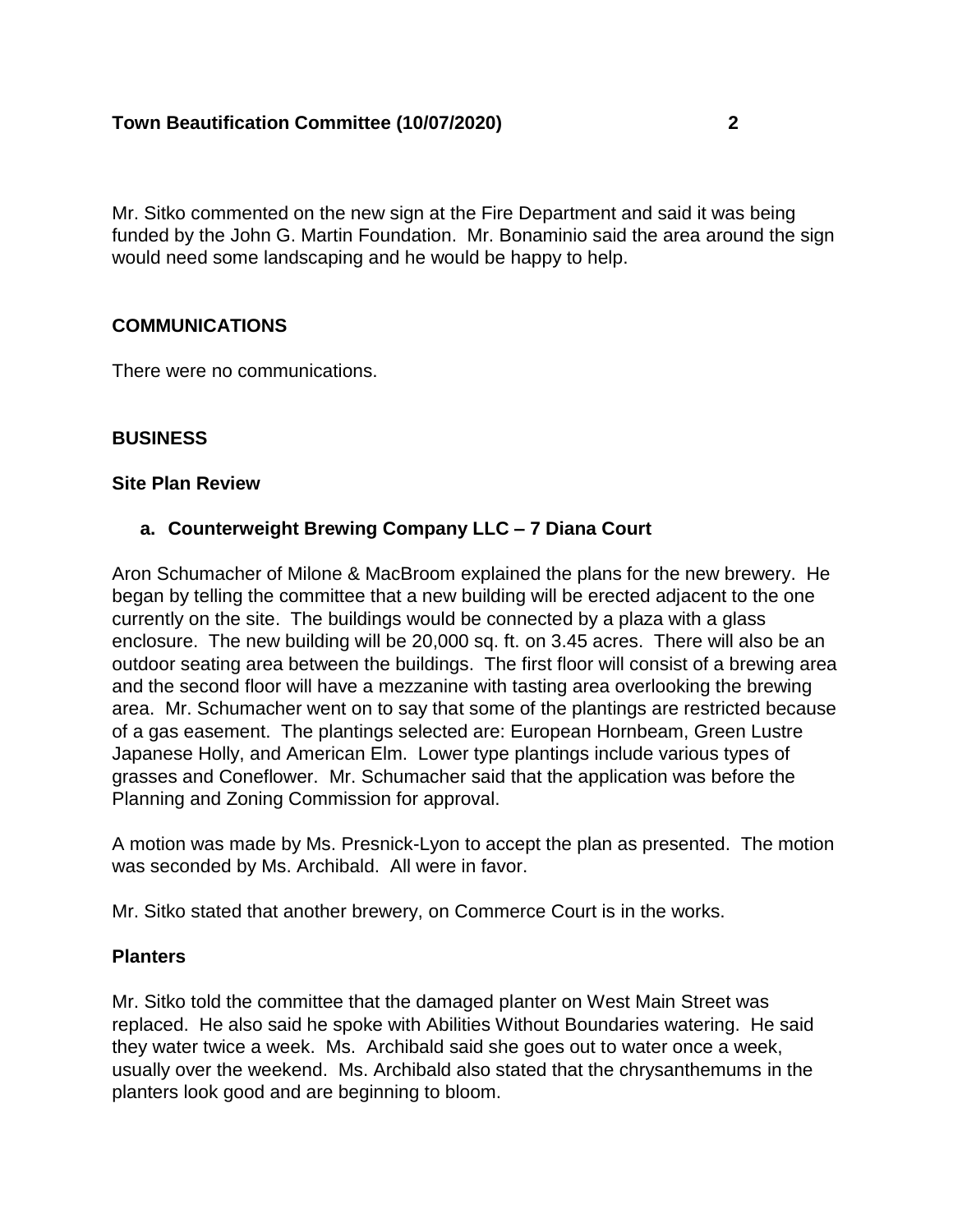# **Town Beautification Committee (10/07/2020) 3**

# **Adopt-a-Spot**

Mr. Sitko said that letters will be going out shortly to make sure the "spots" are cleaned up for the winter. Mr. Bonaminio noted that the "spot" at I-691 is empty now.

# **Front of Town Hall**

Mr. Sitko said he has put in a work order with Public Works to have the area cleaned up but hasn't seen anything yet. Ms. Archibald noted that various areas are also in need of weeding and cleaning. She noted the West Main Street sidewalks as being one of the areas. Public Works has also been asked to help maintain various areas especially around town hall. Mr. Jinks said he would mention it to Mr. Noewatne, director of public works, to see what can be done.

# **Community Pool**

Mr. Sitko said that several plantings have been removed but have not been replaced. Mr. Bonaminio said he has developed a plan. Mr. Sitko showed it to Mr. Gawlak, director of parks and recreation. Mr. Bonaminio said he is willing to work with Parks and Recreation on the plantings and trimmings. He also felt that planting shrubs is not a good idea. He suggested Coneflowers and perhaps large Hosta or Black Eyed Susan. Ms. Archibald suggested planting yellow or blue shrubs like at the Youth Center. She felt that they looked good and require little maintenance. Mr. Sitko suggested using funds for Cheshire Park first then concentrate on the pool. Ms. Fischer, Ms. Archibald, Mr. Bonaminio and Mr. Sitko will meet with Ms. Adams, the aquatics director, to decide on the plantings and maintenance at the pool.

# **Cheshire Park**

Mr. Sitko said he sent a plan to Hickory and Brookside Landscaping for quotes for trees but hasn't heard back from them. Mr. Jinks asked what was happening at Cheshire Park and was told that the committee was planning to plant trees and clean up the area. Mr. Bonaminio added that the weeds need to be taken care of. Green Mountain Sugar Maples are planned for the area. Mr. Sitko suggested planting the trees and getting a separate quote to clean up the area.

# **Staff Report**

Mr. Sitko said that a new business was coming to Watch Tower Factory. The new business will be a used book store which will help train individuals with special needs.